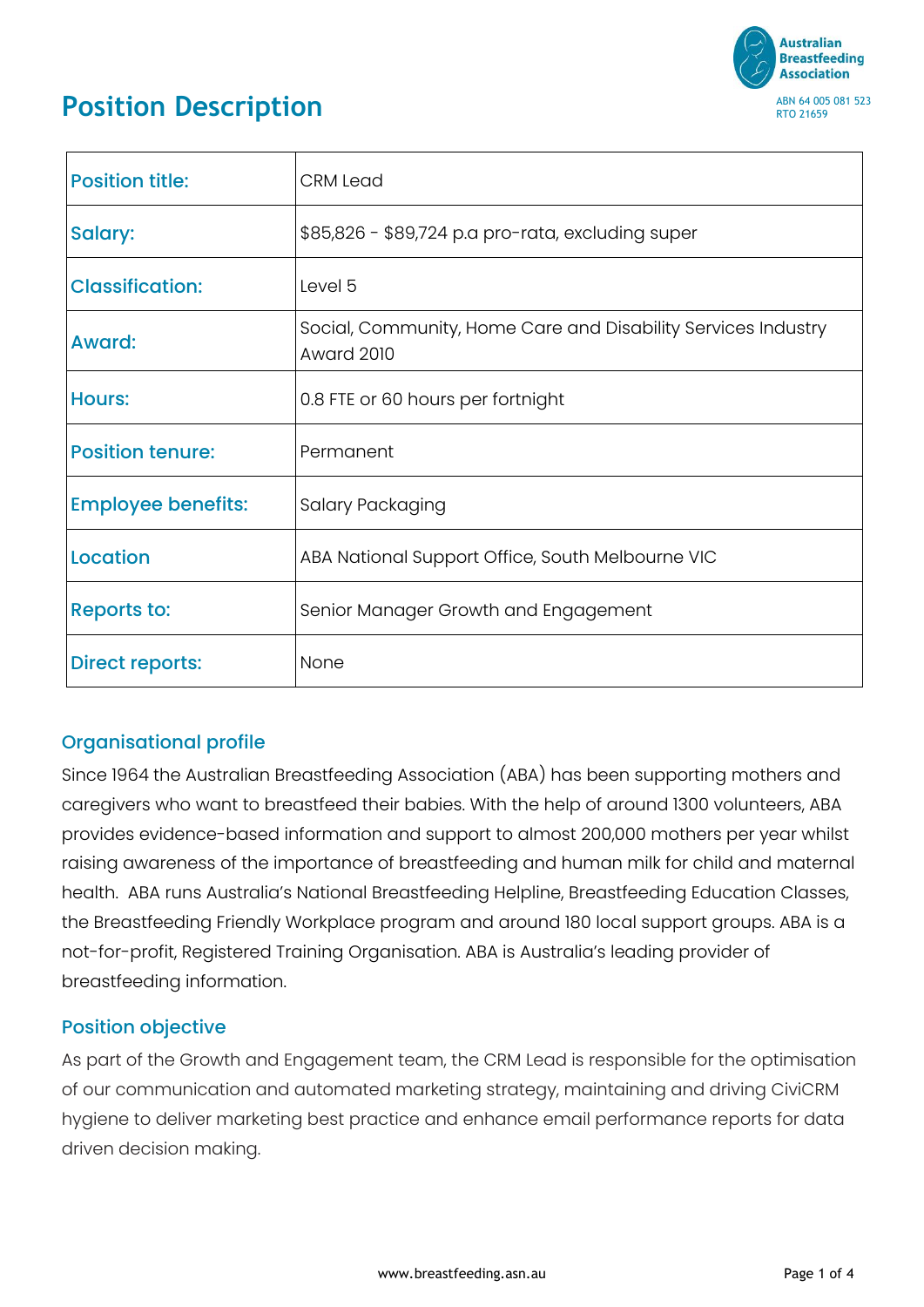### Key responsibilities

- Continually drive CiviCRM database improvement and health
- Manage (end-to-end) ABA's email, SMS and push notification campaigns
- Manage segmentation to maximise efficiencies and revenue
- Create and manage customer journey workflows
- Define and deliver accurate reporting
- Work with various stakeholders across the Association as a champion and trainer to ensure CiviCRM is understood by new and existing users and help the system to grow and evolve
- Provide support and training for staff in data entry and basic CRM management
- Ensure information is managed effectively and appropriately by the Association, including adherence to privacy legislation and monitoring customer preferences
- Collaborate with the broader Growth and Engagement team to develop marketing strategy, creative ideas and optimising content based on data insights
- Attend regular meetings with support staff and various team members to review upcoming issues, items, and training.

#### As a Team Member:

- Ensure Australian Breastfeeding Association's Head Office Code of Conduct is adhered to
- Take responsibility for reaching key performance indicators, develop and share best practice ideas, and assist and support other team members to reach their individual and team goals where applicable
- Work as a cooperative team member and contribute to a motivating environment.
- Participate in staff review and development programs

#### Requirements of the position

- Compliance with ABA's Workplace Health and Safety (WHS) Policy
- Agreement in writing to abide by the ABA Code of Ethics and ABA Code of Conduct

#### Skills / Experience

- Experience in managing CRMs to deliver an automated and personalised customer experience, with multiple integration points. CiviCRM expertise will be highly regarded.
- Experience with Drupal CMS, in particular Drupal 9.
- Strong experience in Google Analytics
- A data-driven approach to testing and optimisation.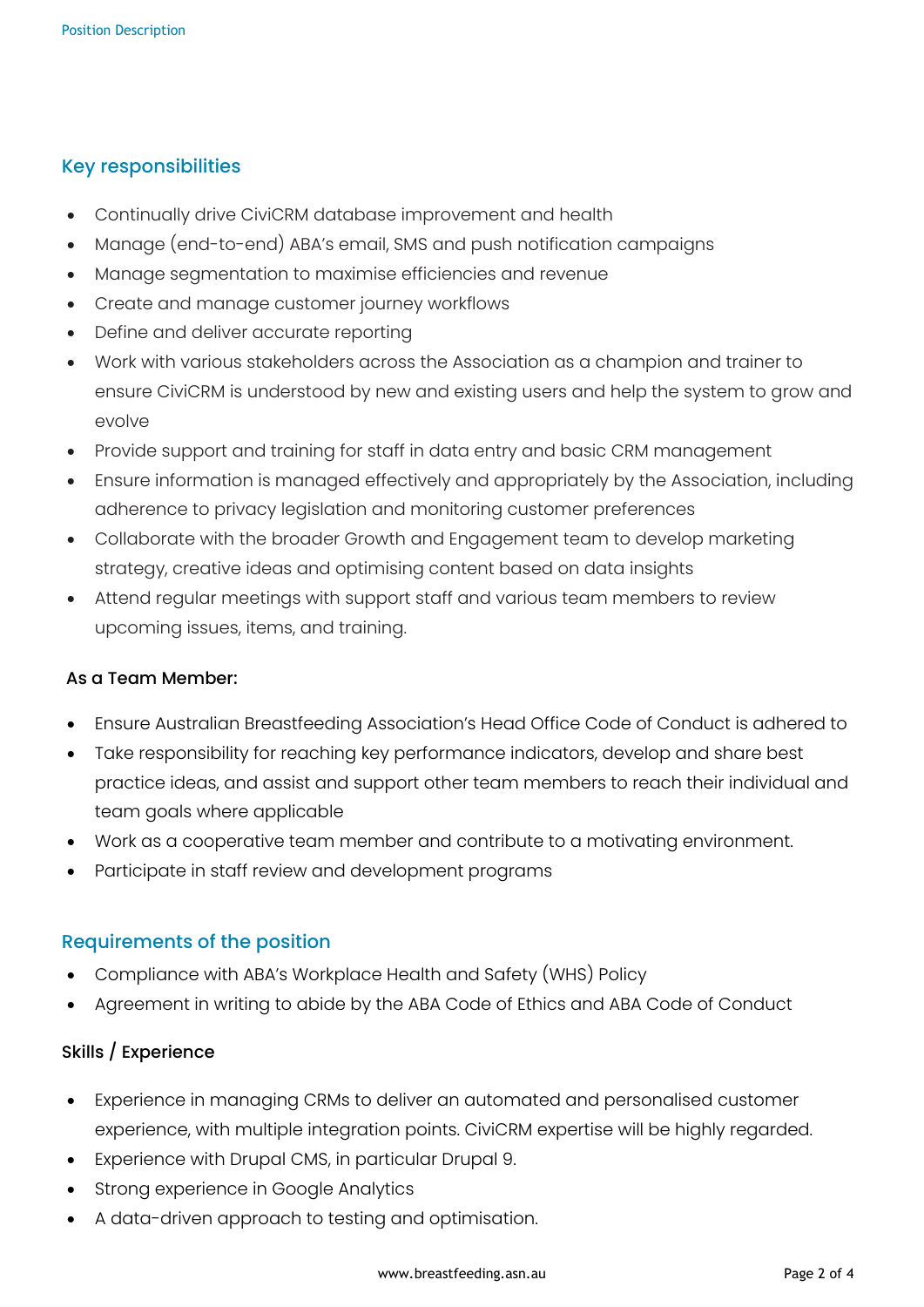- A high level of attention to detail and contextual awareness.
- Excellent MS Excel skills.
- Excellent business analysis and problem-solving skills.
- Excellent communication skills and ability to work and collaborate with a diverse range of colleagues, volunteers and customers.
- Creativity, initiative, excitement about the possibilities of the CRM
- Quick, analytic thinker.

#### Knowledge

- Strong knowledge of CRMs.
- A background with CSS, HTML, and/ or query writing in ACCESS is desirable

#### Qualifications

• Tertiary qualification in business or digital marketing, or an appropriate discipline relevant field and industry experience 3+ years

## Communication

#### Internal

- Senior Manager Growth and Engagement
- Senior management team
- ABA Branch office administrators
- ABA national volunteer position holders

#### External

• Drupal 9 website host and CiviCRM developer

#### Delegated authority

As per the delegations manual

#### Key performance indicators

- Improvement of engagement rates, effective tracking/ conversion methodologies established and continually improved database integrity
- Improvement of efficiencies and revenues via segmentation management
- Timeliness and accuracy of reporting